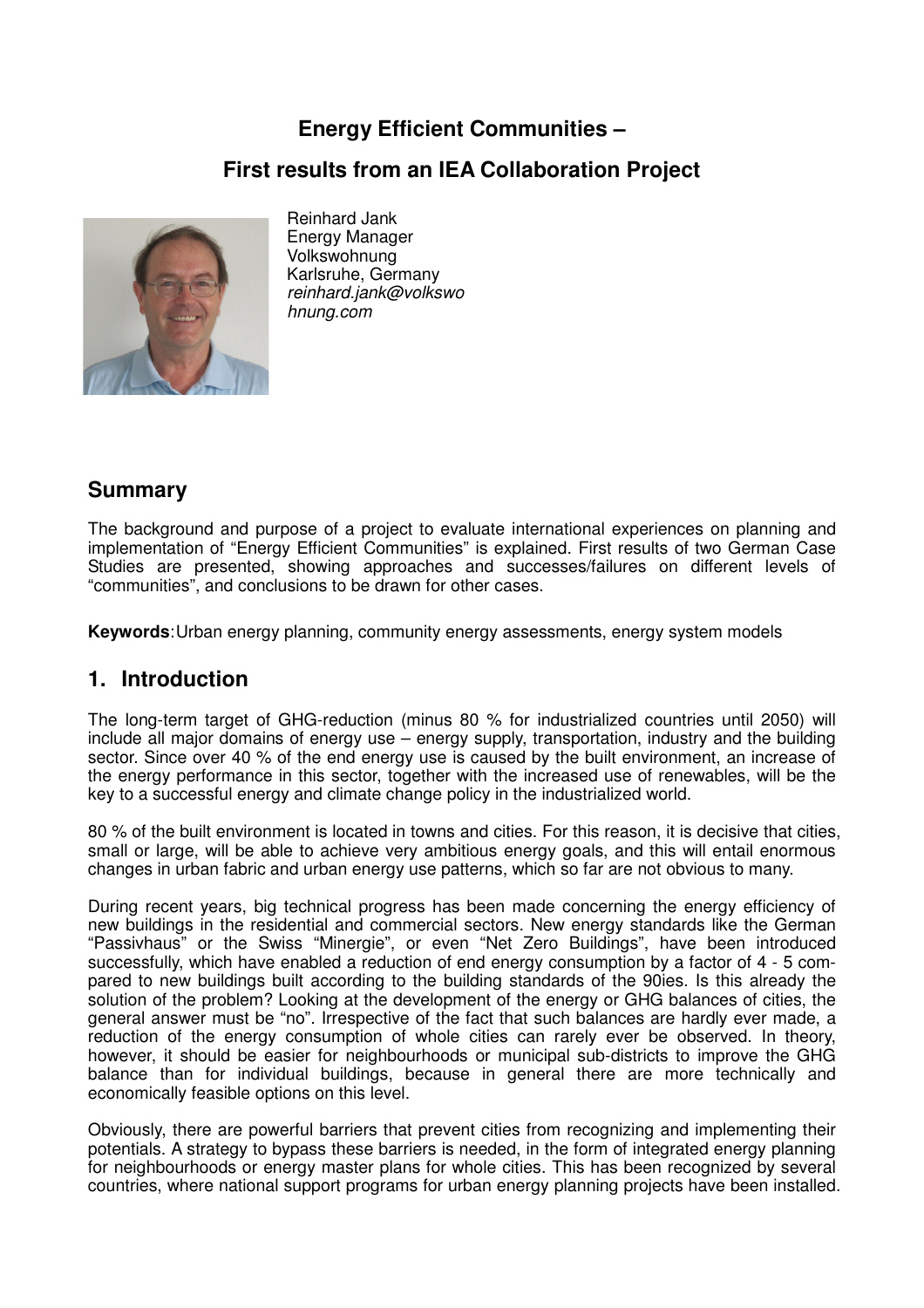To use experiences made by those national Case Studies, an international project was commenced within the framework of the International Energy Agency and carried out by the "Energy Conservation in Buildings and Communities" Implementing Agreement. The title of this IEA project, called "Annex 51", is "Guidelines and Case Studies for Energy Efficient Communities" (www.ecbcs.org).

### **2. Annex 51: "Guidelines and Case Studies for Energy Efficient Communities"**

Contrary to individual pilot or demonstration buildings, the aim of community-scale energy concepts must be to find an economically optimized solution for the whole planning area that is considered rather than introducing cutting-edge technical innovations for several individual buildings, otherwise comprehensive implementation would not be achievable. This makes a big difference between projects that involve just a few (pilot or demo) buildings and community projects: differences in targeting, planning methods and implementation strategies.

In order to accelerate such community scale projects, some countries have launched specific programs for community projects, with notations like Eco City, Vílle Durable, Carbon Neutral Communities etc. The experiences and lessons learned by such Case Studies shall be evaluated within Annex 51 with regard to concept definition, assessment indicators, planning methods and implementation strategies – and, in particular, with regard to lessons learned by these Case Studies to be transferred to other community scale projects.

The term "communities" does not define a specific kind of settlement, such as a neighbourhood, building zone, quarter, sub-district, town etc. With regard to urban energy planning, the *lower end* in the size of "communities" that are to be addressed by urban energy planning is given by the "system aspect": as soon as the consideration of an ensemble of buildings allows for additional options that are not feasible for individual buildings, it may be considered as a "community system" in the context of energy planning.

Comprehensive long-term energy strategies for *whole towns or cities* are equally important as energy planning for neighbourhoods, settlements or city districts. The evaluation of methods to develop urban energy (or climate change) master plans and suitable implementation strategies for urban administrations is therefore included into the scope of Annex 51. Consequently, Case Studies both for neighbourhoods/districts and for whole towns/cities will be carried out. One result of the Case Study evaluation will be a "Guidebook to Succesful Urban Energy Planning". In addition, a planning tool for decision makers in the pre-design phase of a community project, called "District Energy Concept Adviser" will be developed.

The project has been started in spring 2009 and will be finished until autumn 2012. 11 IEA member countries participate in Annex 51.

## **3. Two Case Study Examples**

More than 20 Case Studies, both on neighbourhood and on city scale, will be evaluated during the work of Annex 51. These Case Studies are in a different status of work. This paper is presenting the results of two German Case Studies, which were among the cases that have been evaluated first.

#### **3.1 Future-proof development concept for the Karlsruhe-Rintheim residential sub-district**

This neighbourhood, located in the City of Karlsruhe, consists of 40 multi-family buildings of 40 - 55 years age, with 1 300 flats and ca. 2 500 inhabitants, 2 schools and few retail businesses. There is an urgent need for improvement of the whole neighbourhood to avoid continuous future deterioration.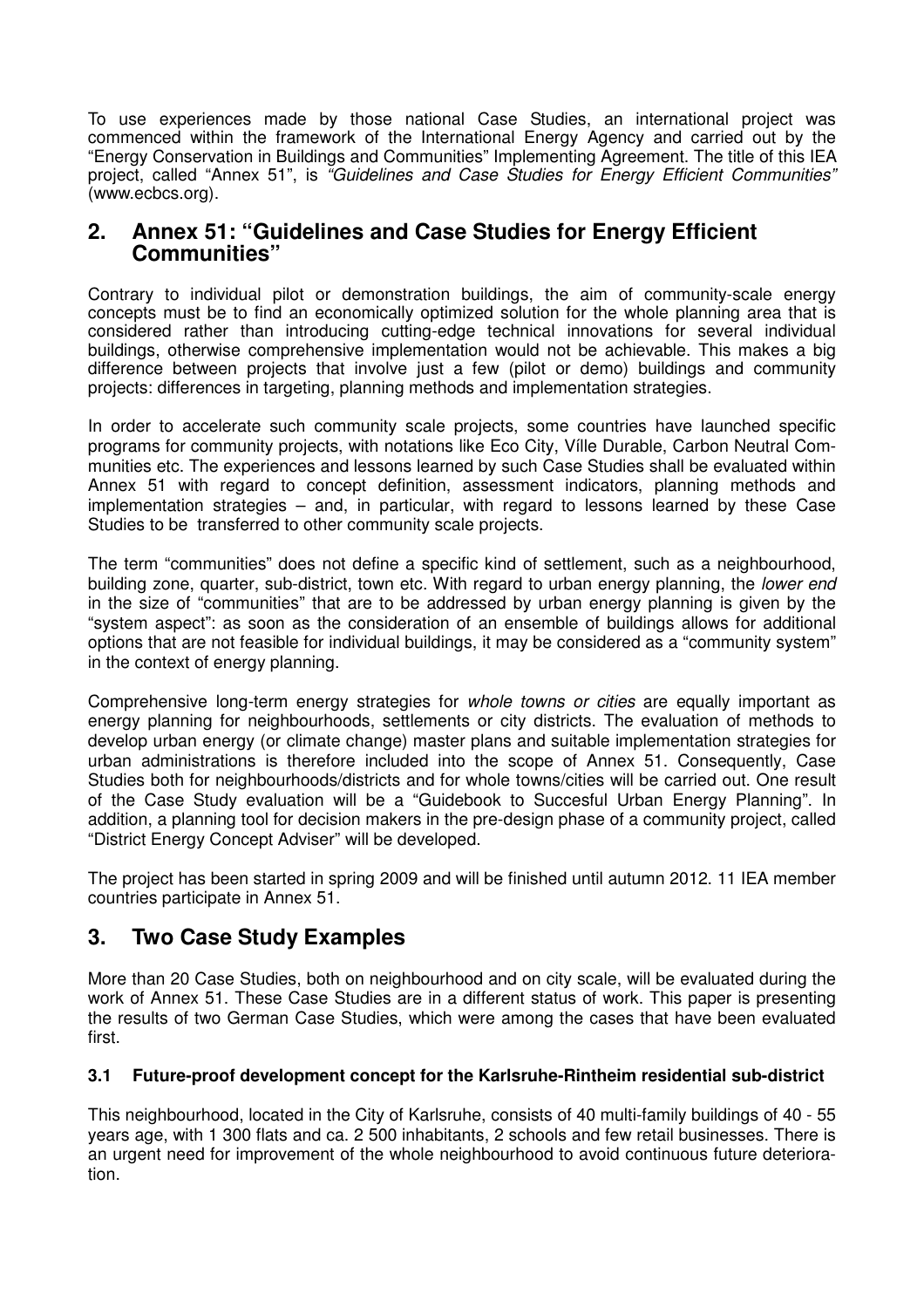The aim of the project is (1) to find an economically viable retrofit concept for all buildings including their energy supply, using local sources and (2) to establish a general neighbourhood development plan to ensure future attractiveness for inhabitants and investors. The project is in its implementation phase, which will be completed until 2014. About 50 Mio. € are to be invested by several stakeholders to implement the concept. The work for planning and, in addition, the energy conservation investments to refurbish two existing building of 30 flats each using LowEx-Technologies is financially supported by the State Secretary of Economics, Berlin. Within the framework of the project, an extensive measurement program is pursued over 3 years to track the performance of individual measures.

#### 3.1.1 General approach

Fig. 1 shows a model of the neighbourhood, consisting of 4 and 5 storey multi-family buildings in the northern part, constructed 1954-1955 and containing about 30 flats per building, and multistorey residential buildings (up to 17 storeys) in the centre of the neighbourhood, constructed 1970-1974. The empty space below is the remainder of 4 demolished buildings where new residential or student dormitory buildings (100 - 150 flats) are planned. 2 elementary schools can be seen at the bottom of the model. 90 % of the residential buildings are owned by one housing company, Volkswohnung Karlsruhe, which is owned by the municipality.



The older buildings had originally been equipped with coal stoves, which later were replaced by natural gas heaters and decentralized gas or electric hot water boilers in the bathrooms. The younger buildings have gas heating centrals with central DHW supply.

In 2003, a refurbishment program was initiated by Volkswohnung, which aimed at a stepwise modernisation of the whole building stock including energy retrofitting and renewal of the technical equipments.

Fig. 1 Karlsruhe-Rintheim: a model view

In 2008, when 9 of the 36 residential buildings had been modernized, talks of the local energy supplier with a refinery, situated on the Rhine river near Karlsruhe, resulted into a decision to use the refinery's large waste heat capacity to supply the base load of the city district heating system (400 MW<sub>th</sub> peak load). To make full use of the available waste heat, the utility will extend its municipal district heating system and offered to connect also the Rintheim neighbourhood. For this reason, the modernization of the neighbourhood hat to be speeded up to enable a quick connection of the renovated buildings to a new secondary low-temperature district heating system to be installed.

Using this opportunity, a decision was taken by Volkswohnung to develop a sustainability plan for the whole neighbourhood to improve its attractiveness for the residents and to ensure at the same time the long-term return of the large refurbishment investments. This sustainability plan ought to cover not only the modernization of the buildings, but also a customer oriented re-design of the flats, serving the demands of aged tenants and young families as well, a development plan of the spaces between the buildings to offer attractive outdoor quality for the residents and for children,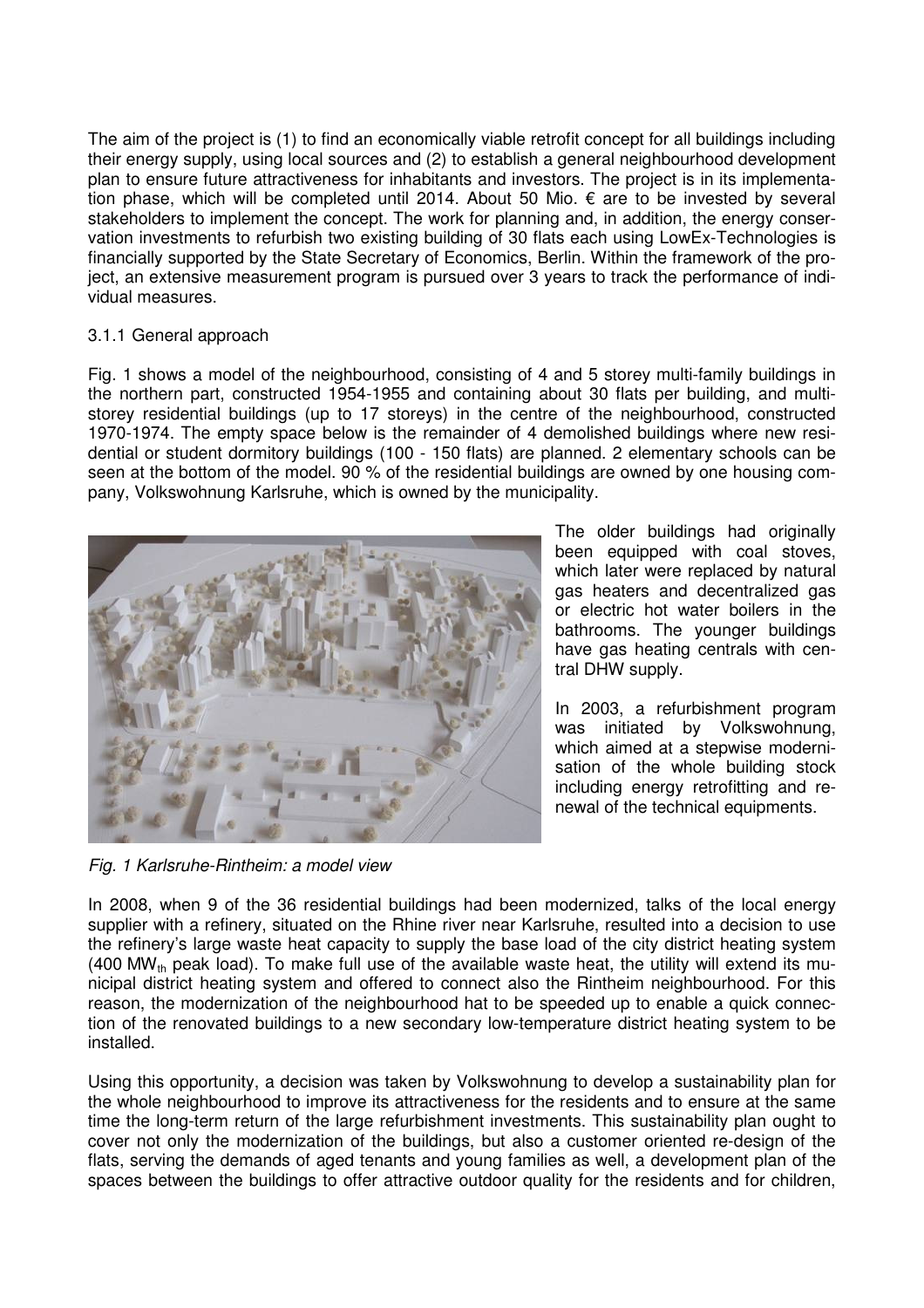improved commercial and medical services and a traffic/parking plan. With regard to energy supply, an economic optimum of primary energy conservation and  $CO<sub>2</sub>$ -mitigation should be achieved, using an integrated life-cycle approach.

Since Volkswohnung's tenants belong to the low-income segment, it was important to find a technical concept that would allow for a limitation of rent increases and in the same time a decrease in energy costs which would compensate for much of the rent increase. This is a typical optimization task, that must comprehend conservation and supply measures. For that purpose, an optimization model for building retrofit was developed first, based on the experiences made with the first 9 buildings.



Fig. 2 shows the distribution of the specific heating demand for refurbished and not refurbished buildings in the Rintheim residential sub-district, as measured in the heating period of 2008 ( $G^{20}$ <sub>15</sub> = 3.200 Kd). The yellow bars to the right of the chart represent refurbished buildings, with an average heating demand of about 50  $kWh/m^2$ , which is 60 % less than the average heating demand of the other buildings (left) not yet retrofitted.

Fig. 2 Measured annual heating demand (2008) of residential buildings in Rintheim (the labels below the bars indicate the buildings addresses)

With regard to the remaining buildings and the new option of district heating, the question of an economic energy retrofit optimum was raised. This optimum can be evaluated in terms of "energy saving costs", defined as the ratio of annualized investment costs and energy saved (Ct/kWh).



Fig. 3 Energy saving costs by wall insulation as a function of the achieved U-value

For example, considering retrofitting the building wall, these costs depend on the insulation thickness and, correspondingly, on the U-value achieved. Fig. 3 illustrates an example (thermal conductivity  $\lambda = 0.035$  W/(M.K)), showing that the cost minimum is achieved at  $U = 0,30$  W/(m<sup>2</sup>.K), which corresponds to a thickness of 10 cm. However, even a U-value of 0,09  $W/(m^2.K)$ , with an insulation thickness of 35 cm, would have lower saving costs than the actual energy price of 6,5 Ct/kWh.

For a comprehensive retrofit concept, there are many different energy conservation options for every building, and it is not at all simple to find that combination that will allow for the least total cost. For that reason, a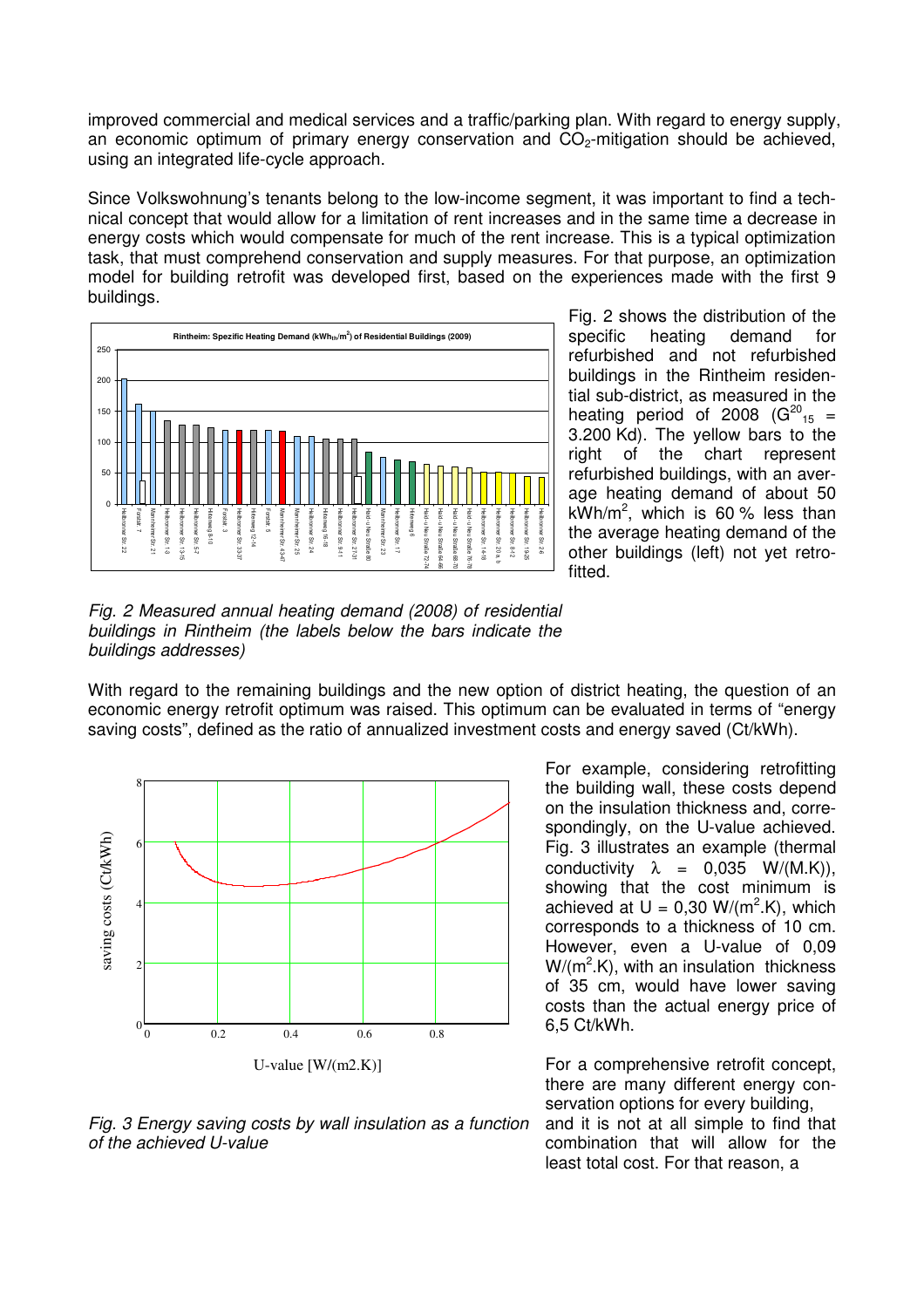model was developed by Volkswohnung that - using the cost structure and energy benefits of every measure - is capable to evaluate the least cost combination of energy retrofit measures for every residential building in Rintheim, including envelope insulation, windows replacement, ventilation heat recovery, solar collectors and so on.

Fig. 4 illustrates one result of a model run. The straight rising line left of the total cost minimum results from windows replacement, showing that this is not part of the least cost combination. However, windows of more than 20 years age need to be replaced anyway. Therefore, the model's least cost combination including windows replacement results into an end energy demand for heating of about 50 kWh/m<sup>2</sup>. Left from this, the total costs increase steeply. For the building modelled by this run, an insulation thickness of 13, 11 and 23 cm for wall, basement ceiling and attic represented the economic optimum.



Fig. 4 Retrofit cost curve for a multi family building in Rintheim as a function of conservation standard (kWh/m<sup>2</sup>)



Heating Demand (kWhth/m2)

Fig. 5 Distribution costs of district heating supply in Rintheim as a function of the average retrofit standard  $(kWh/m^2)$ 

However, reducing heating demand by improving the retrofit standard means rising specific costs for district heat distribution ( $\epsilon/MWh_{th}$ ). Is there any trade-off between retrofit and district heating costs? There is no general answer to this question, since it will depend on the building density in the district heating supply area. For the case of Rintheim, this cost dependency was determined in an iterative manner. The result of this calculation - keeping the DHW demand at a constant value of 25 kWh/m<sup>2</sup> - is illustrated by Fig. 5

As a result, the costs of district heating after retrofitting all buildings in Rintheim, acieving an average heating demand of 50 kWh/m<sup>2</sup>, will be about 18 €/MWhth (compared to 9 €/MWh without building retrofit), since the grid investments will not change significantly by that. However, compared to the local gas prize the district heat whole sale price from the local utility is about 20 €/MWh lower. So, the total end use price of district heat in Rintheim will be – at present prize structures – at the same level than end use as prizes (gas was used in most of the buildings before initializing this project).

Fig. 4 shows, that considering energy conservation investments only, the total costs for the tenants after retrofit and connection to the district heating system will not be very much different as

before, since the necessary rent increase is compensated by the decrease in energy costs.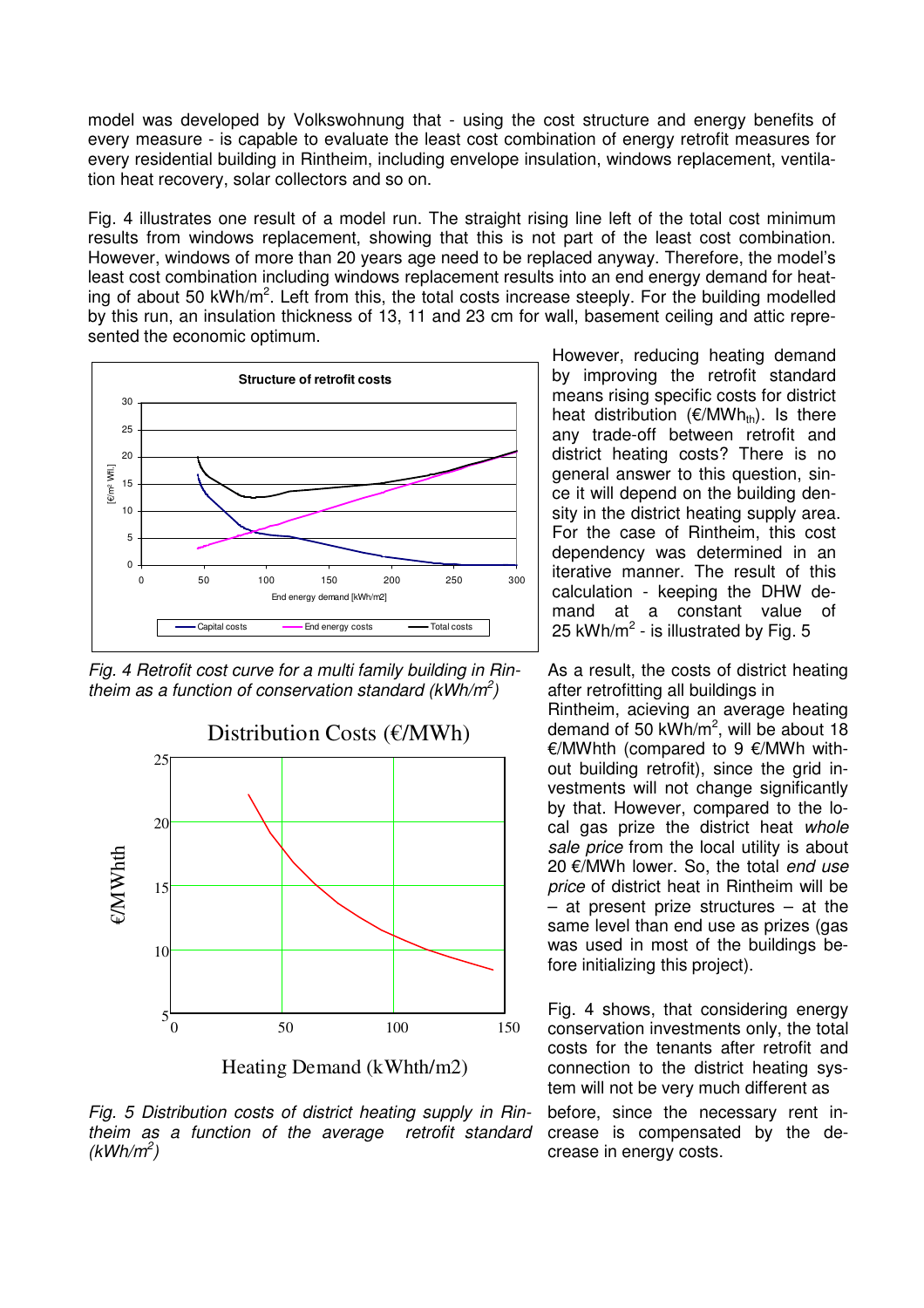

Fig. 6 Characteristic energy consumption and  $CO<sub>2</sub>$ -emissions before and after retrofit program

The primary energy consumption caused by heating and DHW in Rintheim is influenced in a two-fold way: by conservation measures for buildings and by very energy efficient district heating supply using waste heat and cogeneration processes. A detailed energy balance calculation including pumping energy and heat losses of the grid results in a heat supply primary energy factor of 0,39 kWh $_{PE}$ /kWh<sub>th</sub>. The combined effect including building energy retrofit results into a total primary energy conservation of 80 %!

(1)

3.1.2 Energy performance numbers of neighbourhoods

The calculation made to generate fig. 6 can be generalized as a method to derive an energy performance indicator for neighbourhoods or quarters. Is it possible to describe an energy efficient neighbourhood by a characteristic number? Three factors are relevant for that purpose:

- (1) low energy demand for heating (and cooling)
- $\rightarrow$  measure:  $q_H$  ... annual heating demand  $q_H$  (kWh/m<sup>2</sup>)
- (2) good performance of the energy transformation and supply system  $\rightarrow$  measure:  $e_{E}$  ... ratio of end energy used to usable energy provided (kWh<sub>EE</sub>/kWh<sub>th</sub>) (3) high "quality" of primary energy utilized
	- $\rightarrow$  measure: f<sub>ren</sub> ... fraction of renewables in end energy used (kWh<sub>ren</sub>/kWh<sub>EE</sub>)

Evaluating the term

$$
e_{foss} := (q_H + q_W) \cdot e_E (1 - f_{ren})
$$

with  $q_W$  being the DHW demand and  $e<sub>foss</sub>$  the specific demand of fossil energy of the neighbourhood, one yields a dimension of [kWh<sub>foss</sub> per m<sup>2</sup> of usable area]. This is a very practical measure, because on the level of buildings all necessary quantities can easily be calculated or measured. This approach can be extended to encompass cooling and electricity demand. Selecting building types of the area, one can calculate the energy performance figure  $e<sub>foss</sub>$  for every neighbourhood, thus providing an easy energy performance ranking method of different neighbourhoods that can complement more sophisticated ranking systems, such as the British "BREEAM Communities" system, which is focused on sustainability aspects rather than energy aspects. Contrary to BREEAM, e<sub>foss</sub> can be directly measured or calculated and does not need any more or less arbitrary assumptions.

In the case of Rintheim,  $e_{foss}$  is 28 kWh $_{foss}/m^2$  (Fig. 6). Making the same calculation for a "Passivhaus", the resulting value for e<sub>foss</sub> will be in the range of 35 to 45 kWh<sub>foss</sub>/m<sup>2</sup>, depending on the concrete energy systems used. As a consequence, the energy performance of the Rintheim residential sub-district is even better than Passivhaus standards, but with much less costs.

#### 3.1.3 Conclusions

This first Case Study that has been evaluated in Annex 51 has shown that if one makes use of the local energy potentials and if it is possible to find the optimized combination of conservation and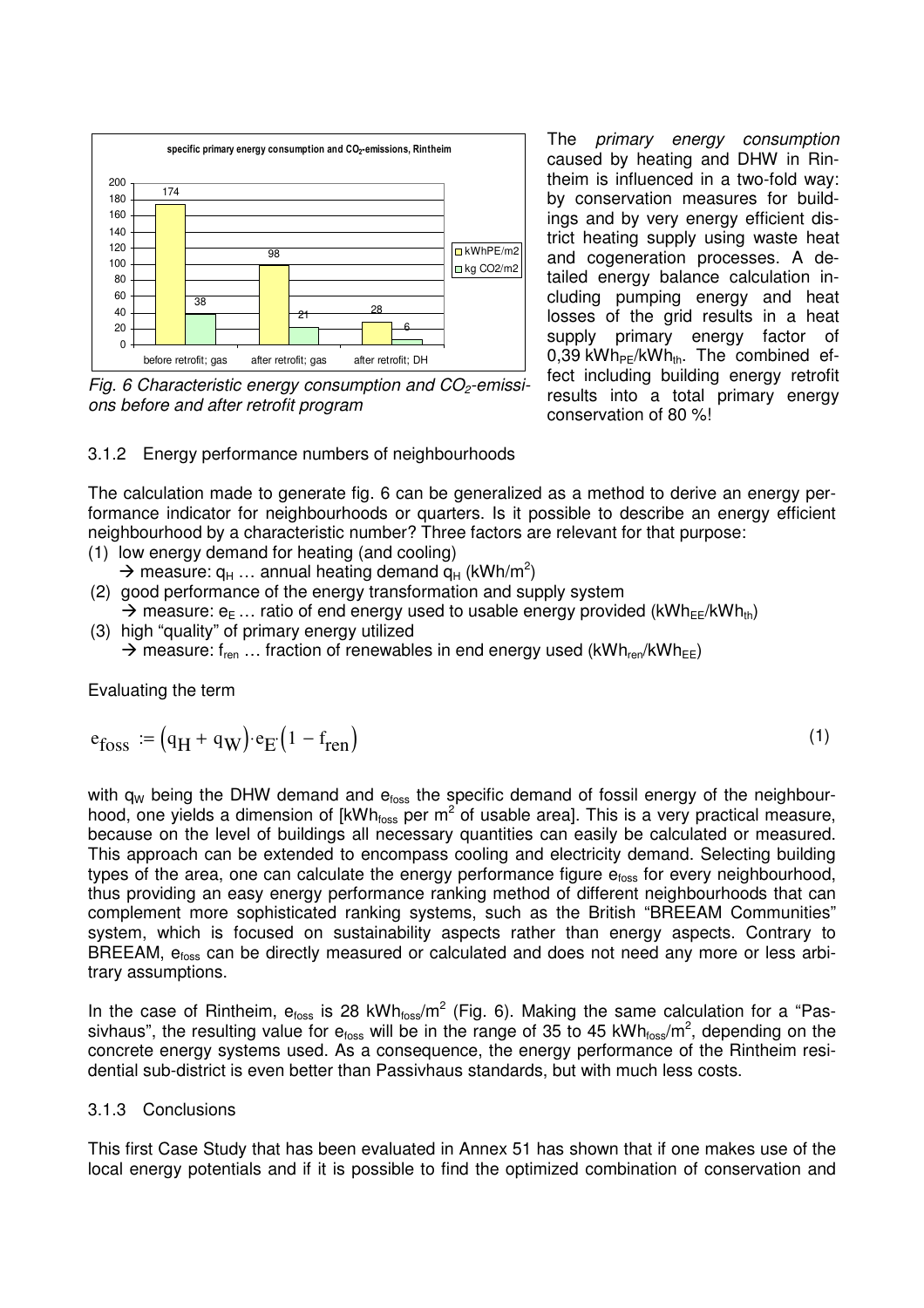supply measures, even very ambitious energy targets can be achieved with limited cost effects for the end users – at least in the case of the Rintheim residential sub-district. Other cases may be very different in terms of demand structures, available energy sources and organisational possibilities. There will be no general solution that allows similar approaches for all cases. However, it may well be that in other Case Studies similar end results can be achieved with entirely different measures. This is exactly the aim of Annex 51: to learn, which approach under which circumstances works best and how this can be transferred to similar cases. Regarding the general aims of todays energy and climate change policy, it will be absolutely necessary to explore such optimized pathways, otherwise our energy and GHG targets will not be affordable.

### **3.2 City Level: Long-term Urban Climate Change Master Plan for the City of Freiburg**

#### 3.2.1 Development of a municipal GHG policy

The City of Freiburg (200.000 inhabitants) has perhaps the longest tradition of municipal energy and climate change policy in Germany. This policy had its origin in the anti-nuclear-energy disputes of the 80ies. Four phases can be identified: a period of political dispute, a phase of first quantification of urban potentials and targets, a learning phase and a phase of re-adjustment.



Fig. 7 illustrates the results of these phases in terms of urban GHG emissions in Freiburg, beginning with the first quantification phase in 1995, when Öko-Institute had provided a first assessment of existing potentials and technical options. Based on this, a target of minus  $25 % CO<sub>2</sub>$ -emissions until 2010 (compared to 1992) was decided in 1996 by the City Council, while focusing its policy to solar energy ("Solarhauptstadt Freiburg") and ambitious standards for new buildings.

Fig. 7 Projected and real development of  $CO<sub>2</sub>$ -emissions in Freiburg1992 - 2010

When a first evaluation of this policy, made in 2003, proved that the target until 2010 would be clearly missed, a new phase of political debate was initiated, accompanied by the analysis of more detailed and realistic energy scenarios and policy instruments. A first conclusion taken was that it would be necessary to track periodically the effects of measures made in the framework of the municipal energy policy. For that purpose, a municipal energy and GHG balancing scheme was developed by IFEU Heidelberg, which is used by the environmental authority since 2006 for biannual GHG reports to the City Council. This scheme is now used also by other municipalities and is being improved continuously by IFEU in co-operation with the Statistics Authority of Baden-Württemberg.

A second conclusion that was drawn was that the focus of the GHG policy had to be re-directed to measures that promise to be economically most efficient and therefore would be easier to be implemented. A quick information on potentials and economic viability is provided by "cost/potential curves", as shown by fig. 8. This chart, made in 2003 on the basis of the Öko-Institut assessment and the practical experiences made so far, provides support to policy makers to be able to understand promising fields of action. (Different cities will have quite different such cost/potential curves in general.)